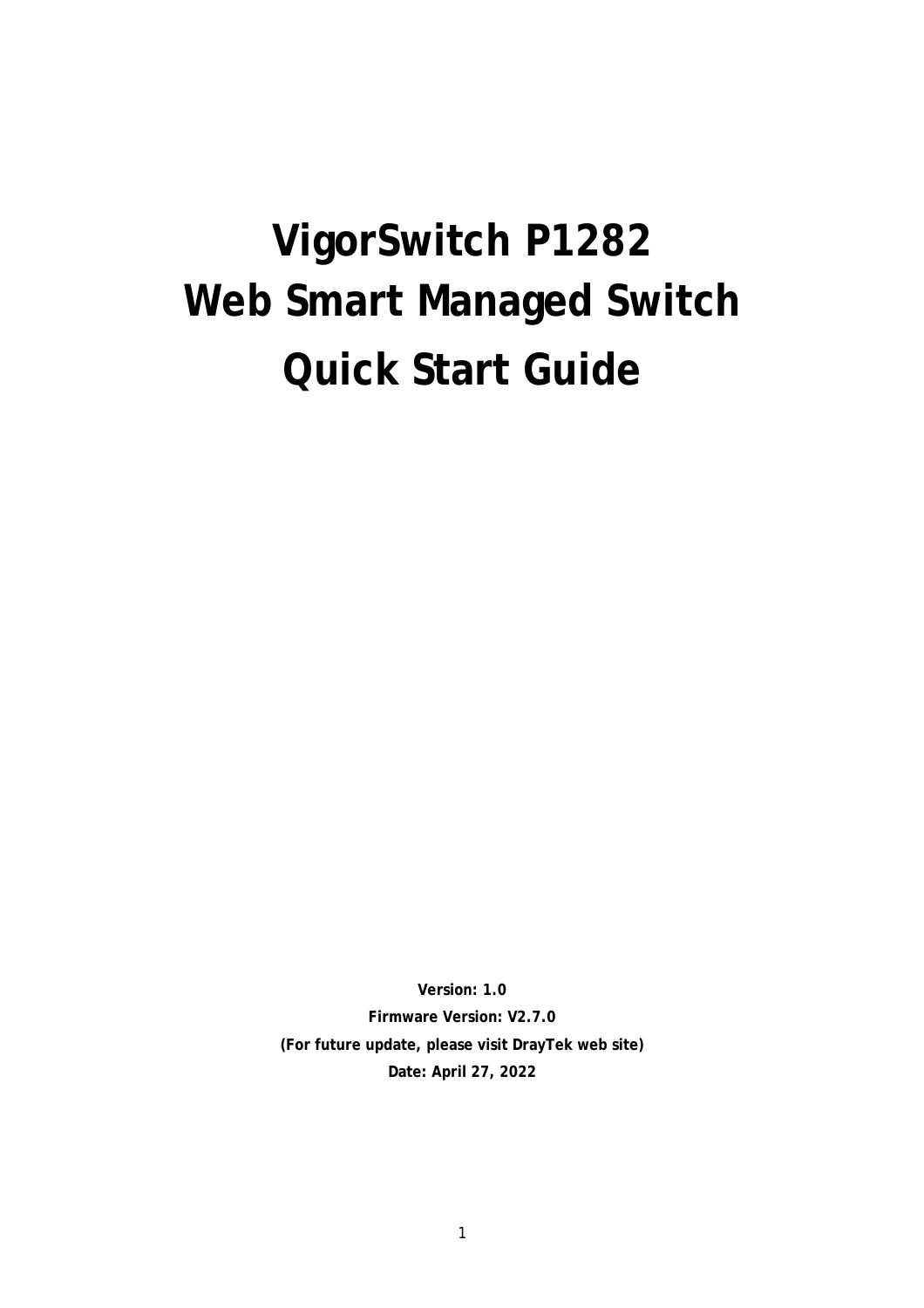## **1. Package Content**







Rack Mount Kit (brackets)



The type of the power cord depends on the country that the switch will be installed.



UK-type Power Cord **EU-type Power Cord** 



USA/Taiwan-type Power Cord Music Cord AU/NZ-type Power Cord





If any of these items is found missing or damaged, please contact your local supplier for replacement.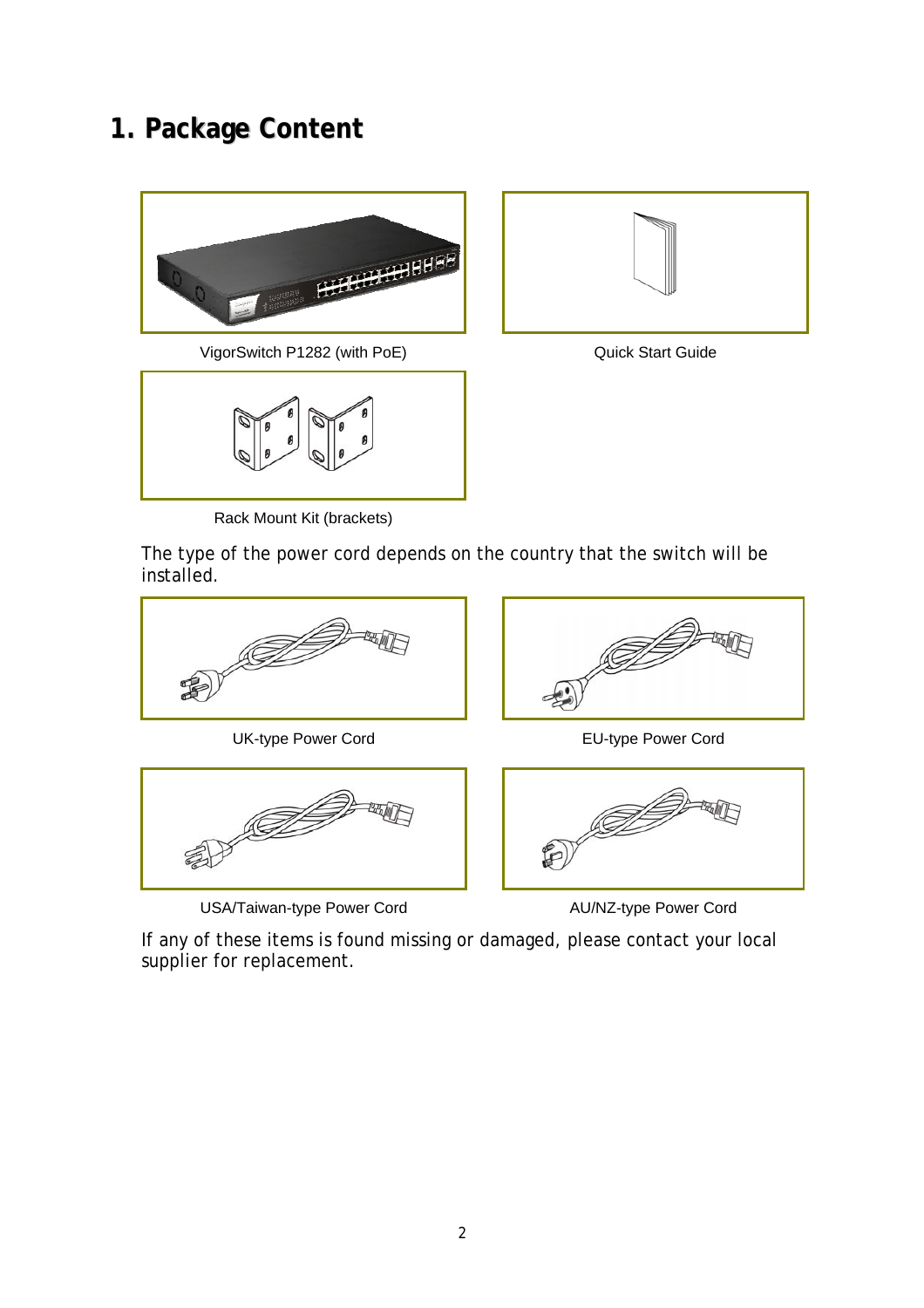# **2. Panel Explanation**

| PoE for Port 1 to Port 24           |                                                     |                           |
|-------------------------------------|-----------------------------------------------------|---------------------------|
| VigorSwitch<br>Veb Smart Manager    | an da da da da da da da da da da <mark>1</mark> 1 d | P1282<br><b>ANTI DE L</b> |
| RJ45 (LNK/ACT)<br>Port 1 to Port 24 | Combo<br>Ports                                      | SFP (LNK/ACT)             |

| LED                     | <b>Status</b>              | Explanation                                                      |  |
|-------------------------|----------------------------|------------------------------------------------------------------|--|
| PoE/Max                 | On (Green)                 | Connected over the PoE maximum power<br>budget.                  |  |
|                         | Off                        | Connected within the PoE maximum power<br>budget.                |  |
|                         | On (Green)                 | The switch finishes system booting and the<br>system is ready.   |  |
| SYS                     | <b>Blinking</b><br>(Green) | The switch is powered on and starts system<br>booting.           |  |
|                         | Off                        | The power is off or the system is not ready /<br>malfunctioning. |  |
| <b>PWR</b>              | On (Green)                 | The device is powered on and running<br>normally.                |  |
|                         | Off                        | The device is not ready or is failed.                            |  |
| PoE 1~24                | On (Green)                 | The port is supplied with PoE power.                             |  |
|                         | Off                        | No PoE power is supplied on the port.                            |  |
| RJ45 (LNK/ACT)          | On (Green)                 | The device is connected                                          |  |
| Port $1 - 24$           | Blinking                   | The system is sending or receiving data<br>through the port.     |  |
|                         | Off                        | The port is disconnected or the link is failed.                  |  |
| Combo Ports             | On (Green)                 | The device is connected with 1000Mbps.                           |  |
| $25 - 28$<br>RJ45 / SFP | On (Amber)                 | The device is connected with 10/100Mbps.                         |  |
| (LNK/ACT)               | <b>Blinking</b>            | The system is sending or receiving data<br>through the port.     |  |
|                         | Off                        | The port is disconnected or the link is failed.                  |  |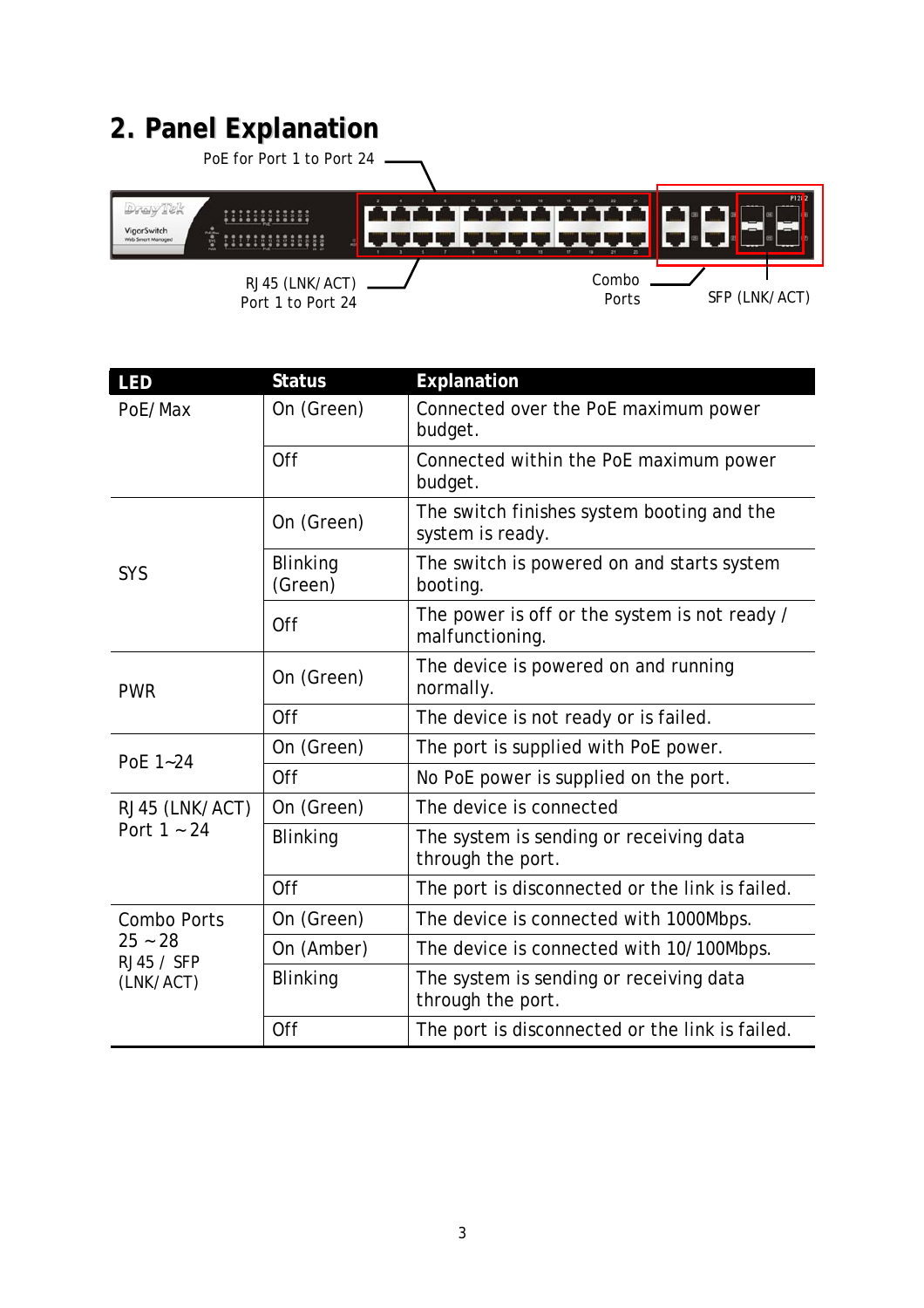| Interface                   | Description                                                          |  |  |
|-----------------------------|----------------------------------------------------------------------|--|--|
| RJ 45 LNK/ACT Port $1 - 24$ | Port 1 to Port 24 can be used for Ethernet                           |  |  |
| PoE for Port $1 - 24$       | connection and PoE connection, depending on<br>the device connected. |  |  |
| SFP LNK/ACT Port $25 - 28$  | Port 25 to Port 28 are used for fiber<br>connection.                 |  |  |
|                             | Power inlet for AC input (100~240V/AC,<br>$50/60$ Hz).               |  |  |



**Note** The following limitation is suitable for VigorSwitch P1282 Power Output --

- IEEE 802.3af Max. 15.4W Output Supported
- IEEE 802.3at Max. 30W Output Supported

PoE Power Budget –-

400 Watts (Max)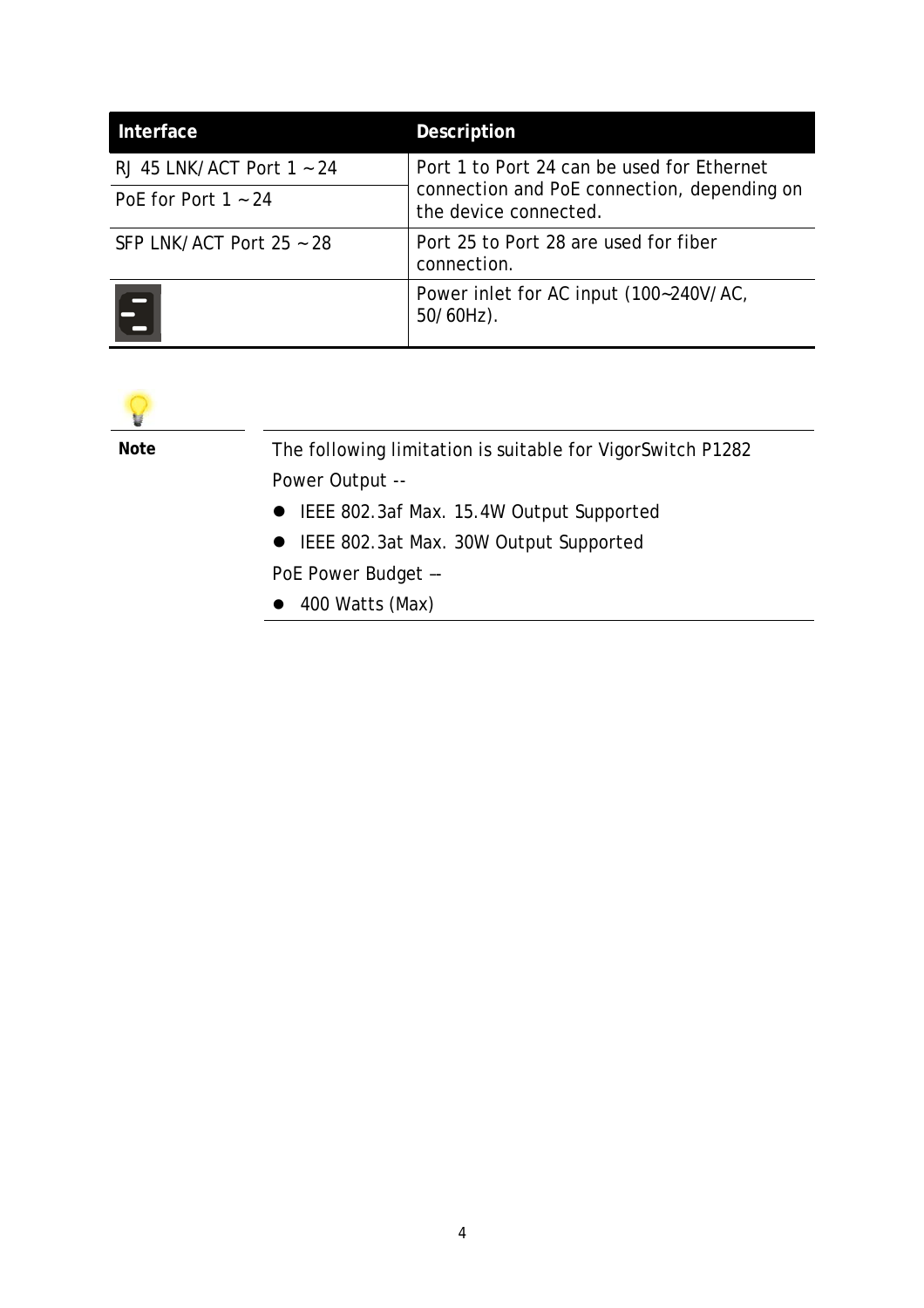# **3. Hardware Installation**

Before starting to configure the switch, you have to connect your devices correctly. Here, we take VigorSwitch P1282 as an example.

### **3.1 Network Connection**

- Use a Cat. 5e twisted-pair cable to connect a PoE device to the port (1~24) of this switch.
- The switch will supply power to PoE Device over the twisted-pair cable.
- Please note that Power Device must comply with IEEE 802.3af/at.
- Other PCs, servers and network devices can be connected to the switch using a standard 'straight through' twisted pair cable.



## **3.2 Rack-Mounted Installation**

The switch can be installed easily by using **rack mount kit**.

- 1. Fasten the rack mount kit on both sides of the VigorSwitch using specific screws.
- 2. Then, install the VigorSwitch (with rack mount kit) on the 19-inch chassis by using other four screws.



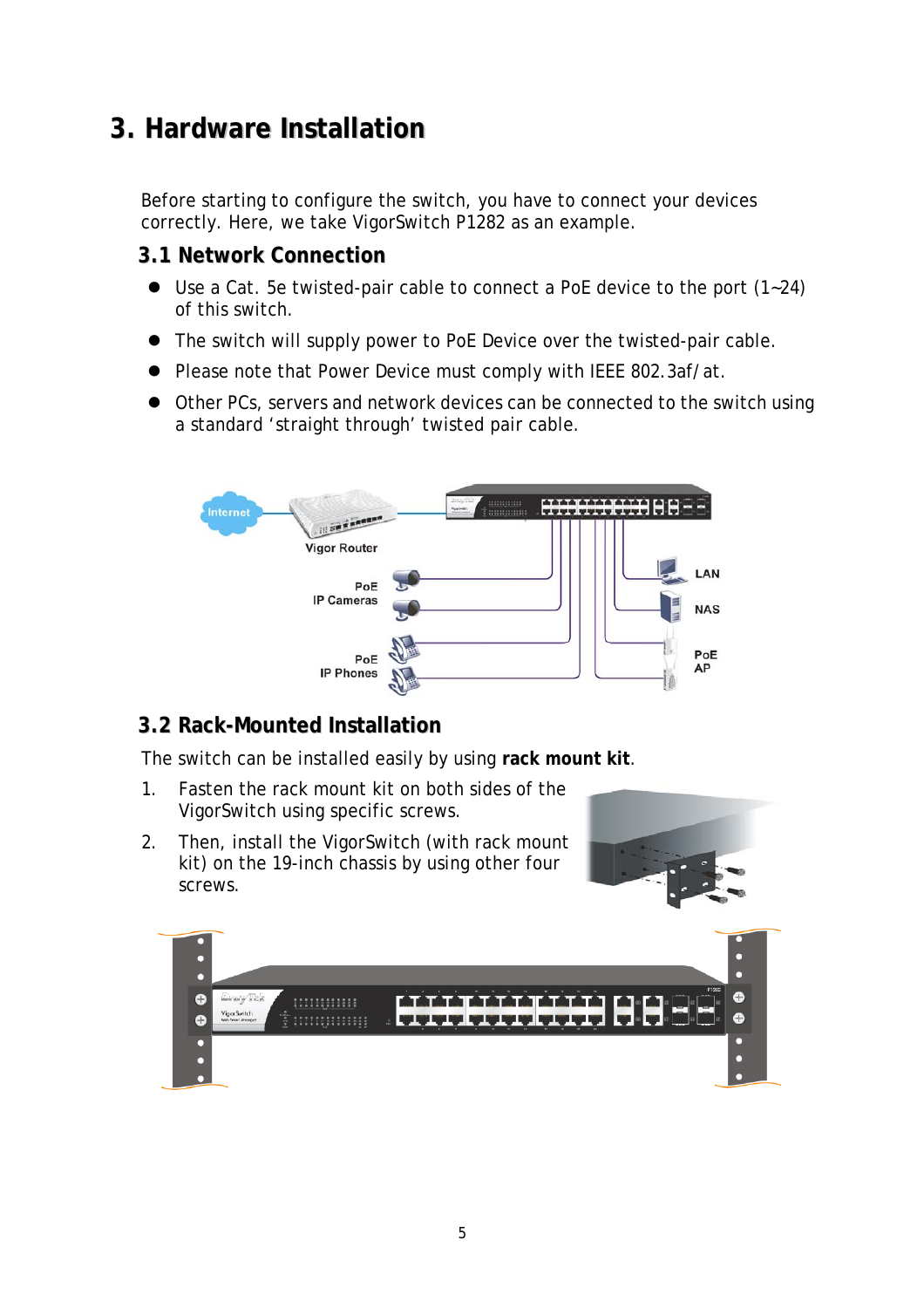## **4. Software Configuration**



Before using the switch, perform the following steps:

1. Set up a physical path between the configured the switch and a PC by a qualified UTP Cat. 5e cable with RJ-45 connector.

If a PC directly connects to the switch, you have to setup the same subnet mask for PC and the switch. Default values of the managed switch are listed as follows:

| <b>IP Address</b> | 192.168.1.224 |
|-------------------|---------------|
| Subnet Mask       | 255.255.255.0 |
| DHCP Client       | Enabled (On)  |
| Username          | admin         |
| <b>Password</b>   | admin         |

2. After configuring correct IP address on your PC, open your web browser and access switch's IP address.

| <b>DrayTek</b> | User Name<br>Password |
|----------------|-----------------------|
|                | Login                 |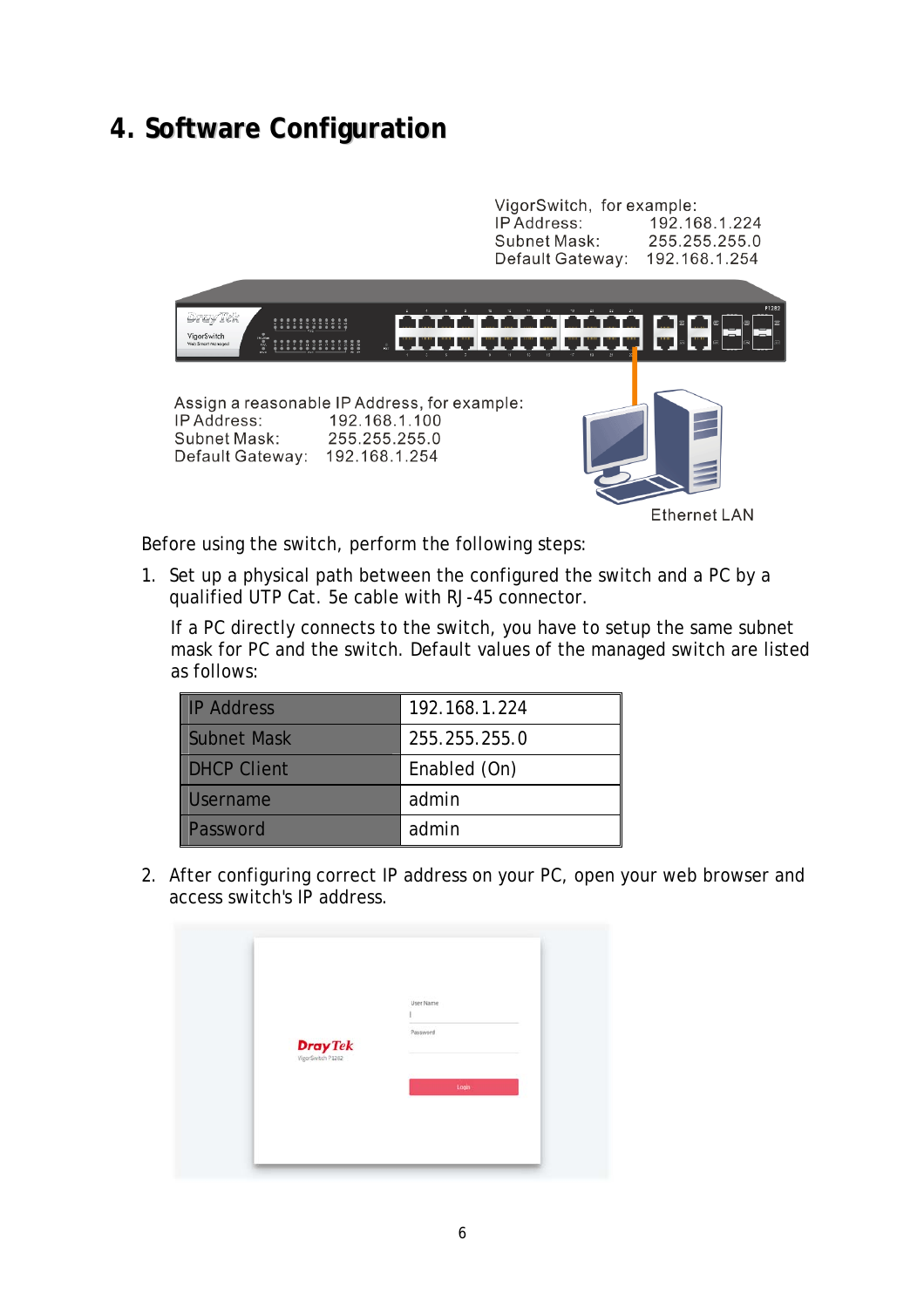| <b>Dray Tek</b> VigorSwitch P1282<br>$\equiv$ |                                   |                    |                              |              |                                 | P1282<br>2021-10-15 21:53:06 | $\Delta$            | $\rm _{a}$ | admin<br>$\sim$<br>Administrator |
|-----------------------------------------------|-----------------------------------|--------------------|------------------------------|--------------|---------------------------------|------------------------------|---------------------|------------|----------------------------------|
| Dashboard<br>$\alpha$                         |                                   |                    |                              |              |                                 |                              |                     |            |                                  |
| (2) Danhboard                                 | PORT STATUS                       |                    |                              |              |                                 | DEVICE OVERVIEW              |                     |            | $\circledcirc$                   |
| = Configuration                               |                                   |                    |                              |              |                                 | Device Name                  | P1282               |            | 0                                |
| $\bullet$<br>Security                         | $\bullet$ $\bullet$               | 日同<br>$\mathbb A$  | $\triangle$<br>0 iP Conflict | 壺<br>$\circ$ |                                 | IP Address                   | 192.168.1.11        |            |                                  |
| 88 Utilides                                   |                                   |                    |                              |              |                                 | Firmware                     | 2.7.0               |            |                                  |
|                                               |                                   | $2$ 4 6 6          | $10$ $12$ $14$ $16$          |              | 18 20 22 24 [36] [36] [36] [36] | Londer.                      | 2.1.0               |            |                                  |
| E2 Monitoring                                 | <b>PUEMER</b>                     |                    |                              |              |                                 | Revision                     | 95993d5             |            |                                  |
| System Maintenance                            | $\bar{m}$<br><b>PWR</b><br>Recall | 1 3 5 7            | 9 11 13 15                   | 17 19 21 23  | $[25]$ $[27]$ $[26]$ $[27]$     | <b>Uptime</b>                | 0 days 4:2:45       |            |                                  |
| <b>2</b> Support                              |                                   |                    |                              |              |                                 | Gateway                      | 192.168.1.1         |            |                                  |
|                                               |                                   |                    |                              |              |                                 | MAC.                         | 1449BC43CCFC        |            |                                  |
|                                               |                                   |                    |                              |              | E 10/100M/1000M                 | System Time                  | 2021-10-15 21:52:44 |            |                                  |
|                                               |                                   |                    |                              |              | Search Clients                  | Build Date                   | 2021-10-15 09:49:16 |            |                                  |
|                                               | Port                              | $+ Tx$             | Rx                           | $-MAN$       | Client                          | ACS Server                   |                     |            |                                  |
| $\sim$                                        | GE8                               | $0\%$              | 0%                           | 4            | $\overline{2}$                  | SYSTEM RESOURCE              |                     |            |                                  |
|                                               |                                   |                    |                              |              |                                 | PoE Usage                    |                     |            | $0.0 \%$                         |
|                                               | Recent Activities                 | ONVIF Surveillance | IP Conflict Status           |              |                                 |                              |                     |            |                                  |
|                                               | PoE Consuming                     |                    |                              |              |                                 | CPU Usage                    |                     |            | 36 %                             |
|                                               |                                   |                    |                              |              |                                 | Memory Usage                 |                     |            |                                  |

The home page of VigorSwitch will be shown as below:

## **Customer Service**

If the switch cannot work correctly after trying many efforts, please contact your dealer for further help right away. For any questions, please feel free to send e-mail to support@draytek.com.

## **Be a Registered Owner**

Web registration is preferred. You can register your Vigor router via https://myvigor.draytek.com.

## **Firmware & Tools Updates**

Due to the continuous evolution of DrayTek technology, all switches will be regularly upgraded. Please consult the DrayTek web site for more information on newest firmware, tools and documents. https://www.draytek.com

| <b>GPL Notice</b> | This DrayTek product uses software partially or completely licensed<br>under the terms of the GNU GENERAL PUBLIC LICENSE. The author of<br>the software does not provide any warranty. A Limited Warranty is<br>offered on DrayTek products. This Limited Warranty does not cover<br>any software applications or programs.<br>To download source codes please visit:<br>http://gplsource.draytek.com<br>GNU GENERAL PUBLIC LICENSE:<br>https://gnu.org/licenses/gpl-2.0<br>Version 2, June 1991<br>For any question, please feel free to contact DrayTek technical<br>support at<br>support@draytek.com for further information. |
|-------------------|-----------------------------------------------------------------------------------------------------------------------------------------------------------------------------------------------------------------------------------------------------------------------------------------------------------------------------------------------------------------------------------------------------------------------------------------------------------------------------------------------------------------------------------------------------------------------------------------------------------------------------------|
|-------------------|-----------------------------------------------------------------------------------------------------------------------------------------------------------------------------------------------------------------------------------------------------------------------------------------------------------------------------------------------------------------------------------------------------------------------------------------------------------------------------------------------------------------------------------------------------------------------------------------------------------------------------------|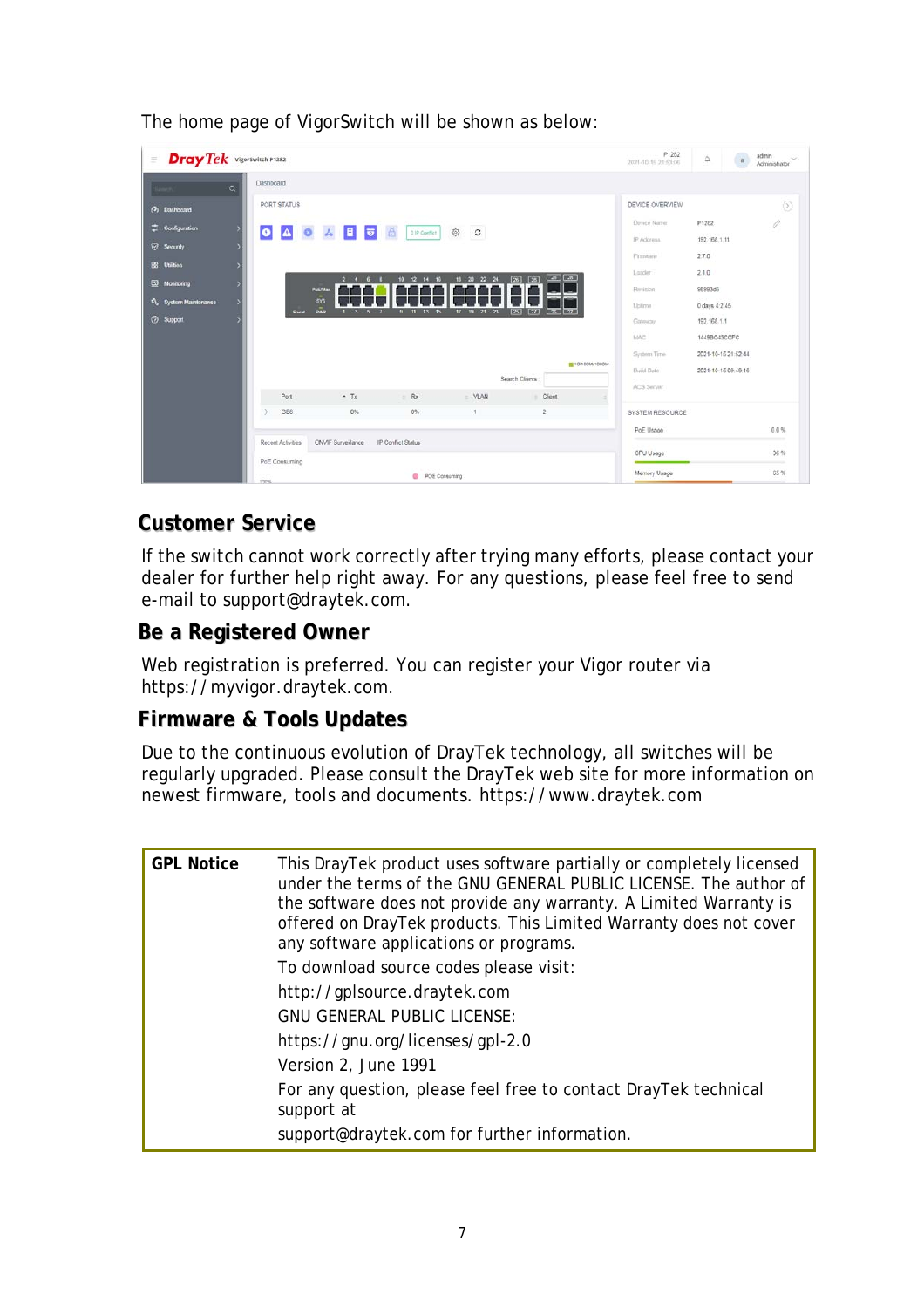

# (F

#### **EU Declaration of Conformity**

We DrayTek Corp. , office at No.26, Fushing Rd., Hukou, Hsinchu Industrial Park, Hsinchu 303, Taiwan , R.O.C., declare under our sole responsibility that the product

- **Product name: PoE 24+4 Gigabit Combo Switch**
- **Model number: VigorSwitch P1282**
- **Manufacturer: DrayTek Corp.**

#### **Address: No.26, Fushing Rd., Hukou, Hsinchu Industrial Park, Hsinchu 303, Taiwan**

is in conformity with the relevant Union harmonisation legislation:

EMC Directive 2014/30/EU , Low Voltage Directive 2014/35/EU and RoHS 2011/65/EU with reference to the following standards

| <b>Standard</b>   | Version / Issue date  |
|-------------------|-----------------------|
| EN 55032          | 2015+A11:2020 class A |
| EN 61000-3-2      | 2019                  |
| EN 61000-3-3      | 2013+A1:2019          |
| EN 55035          | 2017+A11:2020         |
| EN 62368-1        | 2014+A11:2017         |
| EN IEC 63000:2018 | 2018                  |

#### **Hsinchu June 16, 2021 Calvin Ma / President** .

(place) (date) (Legal Signature)

Calcin Ma





**Declaration of Conformity** 

We DrayTek Corp. , office at No.26, Fushing Rd., Hukou, Hsinchu Industrial Park, Hsinchu 303, Taiwan , R.O.C., declare under our sole responsibility that the product

- **Product name: PoE 24+4 Gigabit Combo Switch**
- **Model number: VigorSwitch P1282**
- **Manufacturer: DrayTek Corp.**
- Address: <u>No.26, Fushing Rd., Hukou, Hsinchu Industrial Park, Hsinchu 303, Taiwan</u><br>● Importer: SEG 11 Canital Business Park, Borehamwood, Herts, WD6 1GW
	- **Importer: SEG, 11 Capital Business Park, Borehamwood, Herts, WD6 1GW**

is in conformity with the relevant UK Statutory Instruments:

The Electromagnetic Compatibility Regulations 2016 (SI 2016 No.1091), The Electrical Equipment (Safety) Regulations 2016 (SI 2016 No.1101), and The Restriction of the Use of Certain Hazardous Substances in Electrical and Electronic Equipment Regulations 2012 (SI 2012 No. 3032) with reference to the following standards:

| <b>Standard</b>   | Version / Issue date  |
|-------------------|-----------------------|
| EN 55032          | 2015+A11:2020 class A |
| EN 61000-3-2      | 2019                  |
| EN 61000-3-3      | 2013+A1:2019          |
| EN 55035          | 2017+A11:2020         |
| EN 62368-1        | 2014+A11:2017         |
| EN IEC 63000:2018 | 2018                  |

Caluin Ma

**Hsinchu 16th June, 2021 Calvin Ma / President** .

(place) (date) (Legal Signature)

8